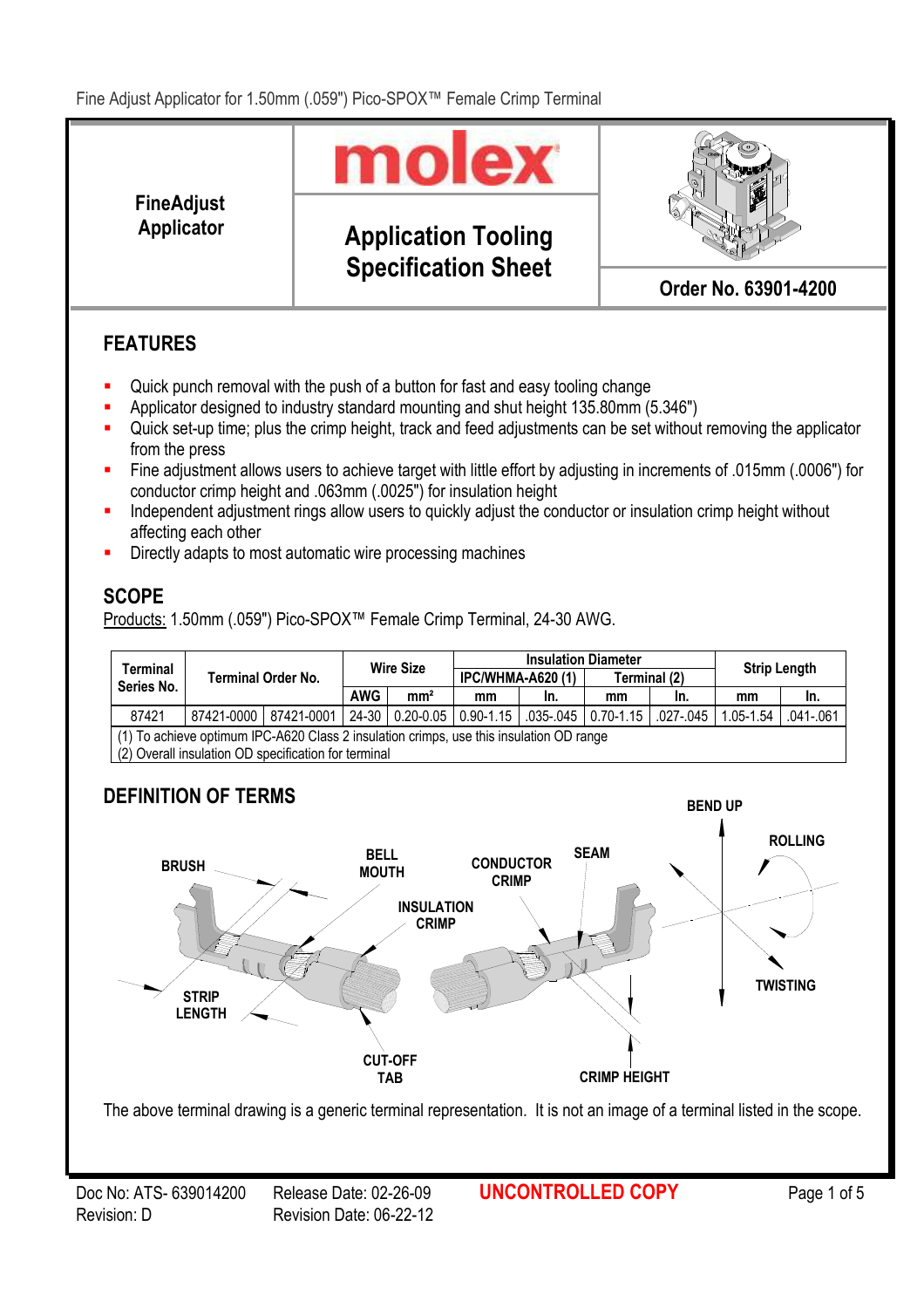### CRIMP SPECIFICATION

| <b>Terminal Series No.</b> |               | <b>Bell mouth</b> | <b>Cut-off Tab Maximum</b> |     | <b>Conductor Brush</b> |           |  |
|----------------------------|---------------|-------------------|----------------------------|-----|------------------------|-----------|--|
|                            | mm            |                   | mm                         | In. | mm                     | In.       |  |
| 87421                      | $0.05 - 0.40$ | 002-.016          | 0.15                       | 006 | $0.00 - 0.50$          | .000-.020 |  |

|                            | Bend up Bend down | Roll<br>Twist |  | Punch Width mm (Ref) |     |            |     | Seam                    |                      |
|----------------------------|-------------------|---------------|--|----------------------|-----|------------|-----|-------------------------|----------------------|
| <b>Terminal Series No.</b> |                   | Degree        |  | Conductor            |     | Insulation |     | Seam shall not be open  |                      |
|                            | <b>Dearee</b>     |               |  | mm                   | In  | mm         | In  | and no wire allowed out |                      |
| 87421                      |                   |               |  |                      | .00 | 039        | .10 | 043                     | of the crimping area |

After crimping, the conductor profile should measure the following.

| <b>Terminal Series No.</b> | <b>Wire Size</b> |                 |               | <b>Conductor Crimp Height</b> | <b>Pull Force Minimum</b> |     |  |
|----------------------------|------------------|-----------------|---------------|-------------------------------|---------------------------|-----|--|
|                            | <b>AWG</b>       | mm <sup>2</sup> | mm            | In.                           |                           | Lb. |  |
|                            | 24               | 0.20            | $0.56 - 0.60$ | $.022 - .024$                 | 29.4                      | 6.6 |  |
| 87421                      | 26               | 0.12            | $0.52 - 0.58$ | $.020 - .023$                 | 19.6                      | 4.4 |  |
|                            | 28               | 0.08            | $0.52 - 0.58$ | $.020 - .023$                 | 9.8                       | 22  |  |
|                            | 30               | 0.05            | $0.52 - 0.58$ | $.020 - .023$                 | 4.9                       | 1.1 |  |

#### **Tool Qualification Notes:**

- 1. Pull Force should be measured with no influence from the insulation crimp.
- 2. The above specifications are guidelines to an optimum crimp.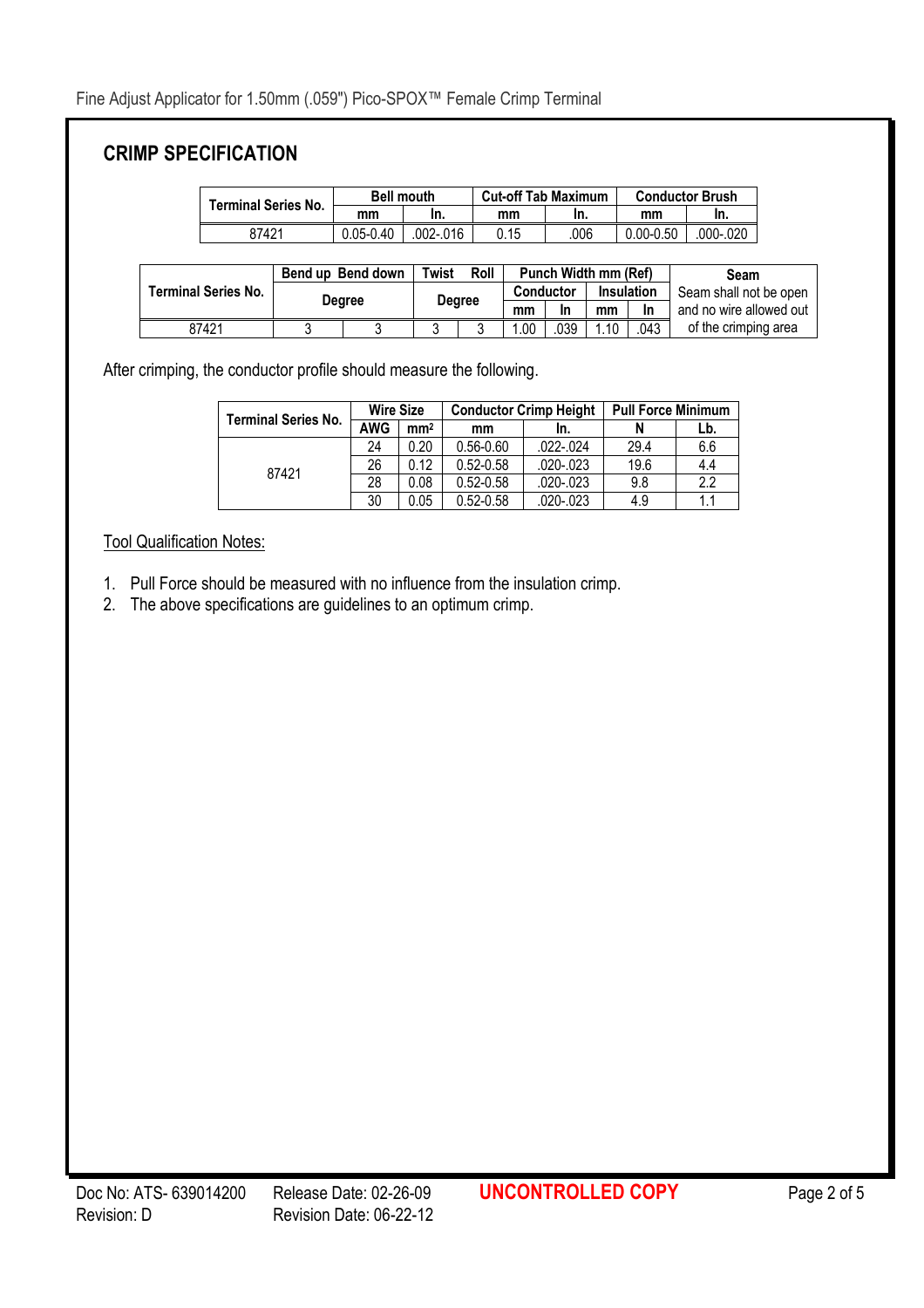# PARTS LIST

| FineAdjust Applicator 63901-4200 |                                                                              |                        |                                   |            |  |  |  |  |  |  |
|----------------------------------|------------------------------------------------------------------------------|------------------------|-----------------------------------|------------|--|--|--|--|--|--|
| <b>Item</b>                      | <b>Order No</b>                                                              | <b>Engineering No.</b> | <b>Description</b>                | Quantity   |  |  |  |  |  |  |
| <b>Perishable Tooling</b>        |                                                                              |                        |                                   |            |  |  |  |  |  |  |
|                                  | 63901-4270                                                                   | 63901-4270             | Tool Kit (All "Y" Items)          | <b>REF</b> |  |  |  |  |  |  |
| 1                                | 63444-1002                                                                   | 63444-1002             | <b>Conductor Punch</b>            | 1Y         |  |  |  |  |  |  |
| $\overline{2}$                   | 63445-1010                                                                   | 63445-1010             | <b>Conductor Anvil</b>            | 1 Y        |  |  |  |  |  |  |
| 3                                | 63446-1110                                                                   | 63446-1110             | <b>Insulation Punch</b>           | 1Y         |  |  |  |  |  |  |
| $\overline{4}$                   | 63445-1129                                                                   | 63445-1129             | <b>Insulation Anvil</b>           | 1Y         |  |  |  |  |  |  |
| 5                                | 63443-0005                                                                   | 63443-0005             | Front Cut-Off Plunger             | 1Y         |  |  |  |  |  |  |
| $6\phantom{a}$                   | 63443-0012                                                                   | 63443-0012             | Front Plunger Retainer            | 1Y         |  |  |  |  |  |  |
| <b>Other Components</b>          |                                                                              |                        |                                   |            |  |  |  |  |  |  |
| $\overline{7}$                   | 11-18-4094                                                                   | 60709A111              | <b>Front Cover</b>                | 1          |  |  |  |  |  |  |
| 8                                | 11-24-1067                                                                   | 4996-4                 | <b>Cut-Off Plunger Spring</b>     | 1          |  |  |  |  |  |  |
| 9                                | 63443-0009                                                                   | 63443-0009             | Front Scrap Chute                 | 1          |  |  |  |  |  |  |
| 10                               | 63443-0024                                                                   | 63443-0024             | Key                               | 1          |  |  |  |  |  |  |
| 11                               | 63443-0090                                                                   | 63443-0090             | Wire Stop                         | 1          |  |  |  |  |  |  |
| 12                               | 63443-1703                                                                   | 63443-1703             | Height Spacer (17.30mm)           | 1          |  |  |  |  |  |  |
| 13                               | 63443-2217                                                                   | 63443-2217             | Coarse Spacer (17.00mm)           | 1          |  |  |  |  |  |  |
| 14                               | 63443-2306                                                                   | 63443-2306             | Fine Spacer (3.30mm)              | 1          |  |  |  |  |  |  |
| 15                               | 63443-2801                                                                   | 63443-2801             | Front Plunger Striker             | 1          |  |  |  |  |  |  |
| 16                               | 63443-2908                                                                   | 63443-2908             | Wire Hold Down Plunger            | 1          |  |  |  |  |  |  |
| 17                               | 63443-6003                                                                   | 63443-6003             | <b>Rear Cover</b>                 | 1          |  |  |  |  |  |  |
| 18                               | 63600-0021                                                                   | 63600-0021             | <b>Compression Spring</b>         | 1          |  |  |  |  |  |  |
| <b>Frame</b>                     |                                                                              |                        |                                   |            |  |  |  |  |  |  |
| 19                               | 63800-4901                                                                   | 63800-4901             | Top                               | 1          |  |  |  |  |  |  |
| 20                               | 63801-3281                                                                   | 63801-3281             | Base                              | 1          |  |  |  |  |  |  |
| 21                               | 63801-4650                                                                   | 63801-4650             | <b>Track</b>                      | 1          |  |  |  |  |  |  |
| 22                               | 63860-2015                                                                   | 63860-2015             | Drag Frame (Modified)             | 1          |  |  |  |  |  |  |
|                                  |                                                                              |                        | <b>Hardware</b>                   |            |  |  |  |  |  |  |
| 23                               | N/A                                                                          | N/A                    | M3 by 6 Long SHCS                 | $2**$      |  |  |  |  |  |  |
| 24                               | N/A                                                                          | N/A                    | M3 by 6 Long FHCS                 | $1***$     |  |  |  |  |  |  |
| 25                               | N/A                                                                          | N/A                    | M4 by 6 Long SHCS                 | $2**$      |  |  |  |  |  |  |
| 26                               | N/A                                                                          | N/A                    | M4 by 12 Long BHCS                | $2**$      |  |  |  |  |  |  |
| 27                               | N/A                                                                          | N/A                    | M4 by 50 Long SHCS                | $2**$      |  |  |  |  |  |  |
| 28                               | N/A                                                                          | N/A                    | M5 by 12 Long SHCS                | $1***$     |  |  |  |  |  |  |
| 29                               | N/A                                                                          | N/A                    | #10-32 by 3/8"Long Flat Point SSS | $1***$     |  |  |  |  |  |  |
| 30                               | N/A                                                                          | N/A                    | #10-32 Hex Jam Nut                | $1***$     |  |  |  |  |  |  |
|                                  | ** Available from an industrial supply company such as MSC (1-800-645-7270). |                        |                                   |            |  |  |  |  |  |  |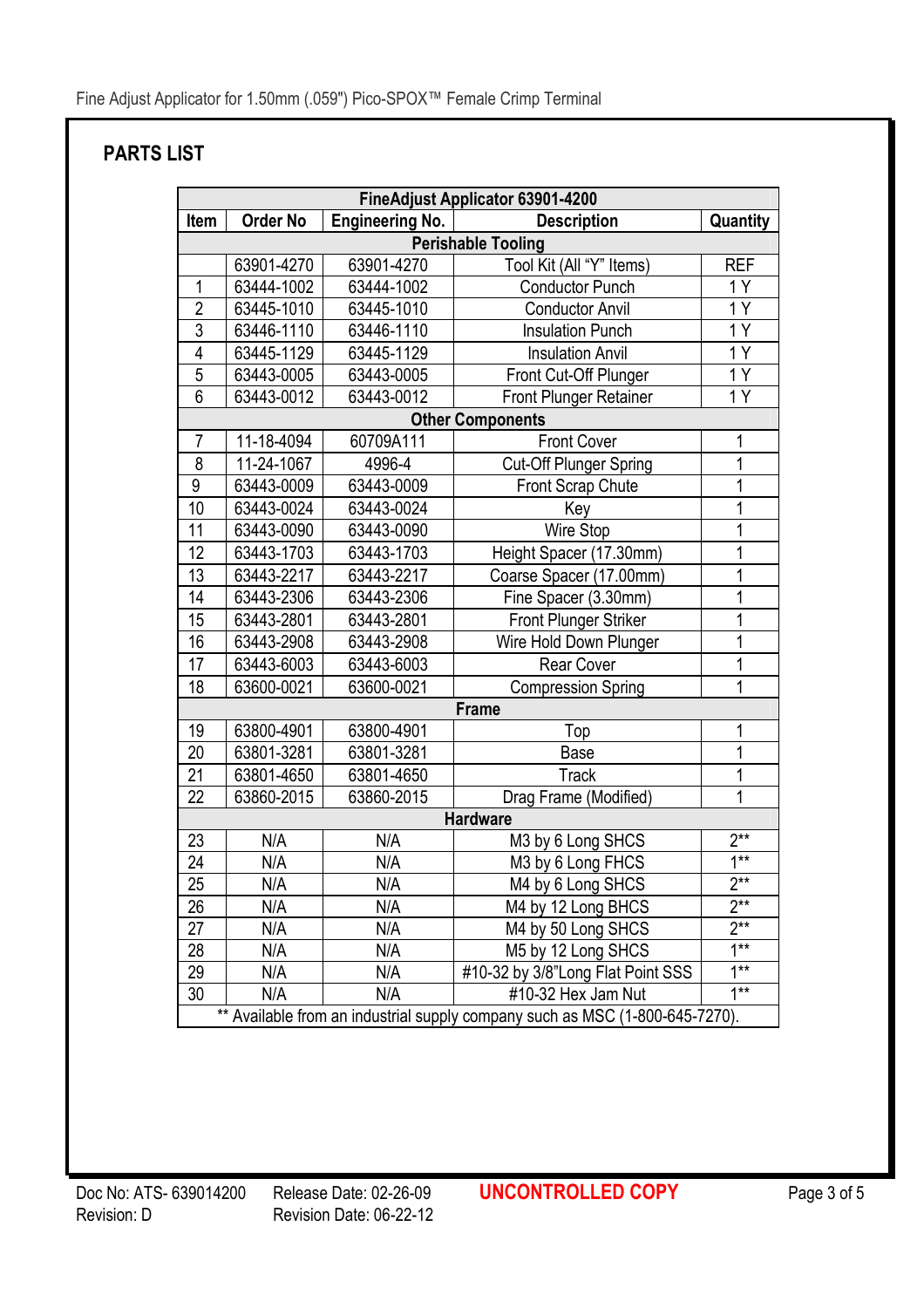

Revision Date: 06-22-12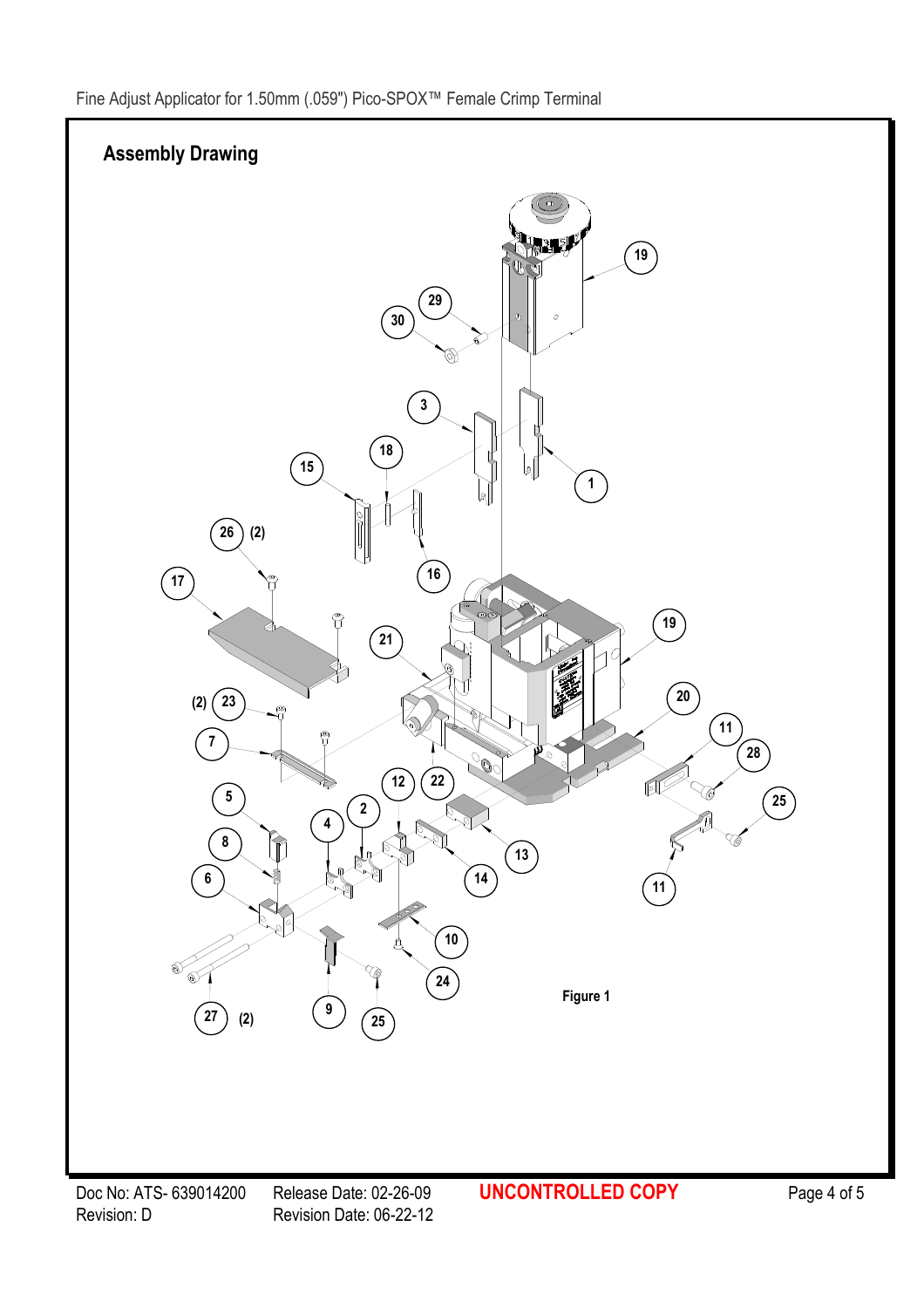# NOTES

- 1. Molex recommends an extra perishable tooling kit be maintained at your facility.
- 2. Verify tooling alignment by manually cycling the press and Applicator before crimping under power. Check that all screws are tight.
- 3. Slugs, Terminals, Dirt and Oil should be kept clear of work area.
- 4. Wear safety glasses at all times.
- 5. For recommended maintenance refer to the FineAdjust Manual.

CAUTION: This applicator should only be used in a press with a shut height of 135.8 mm (5.346"). Tooling damage could result at a lower setting.

CAUTION: To prevent injury never operate this Applicator without the guards supplied with the press or wireprocessing machine in place. Reference the press or wire processing manufacturer's instruction manual.

CAUTION: Molex crimp specifications are valid only when used with Molex terminals, applicators and tooling.

Visit our Web site at http://www.molex.com